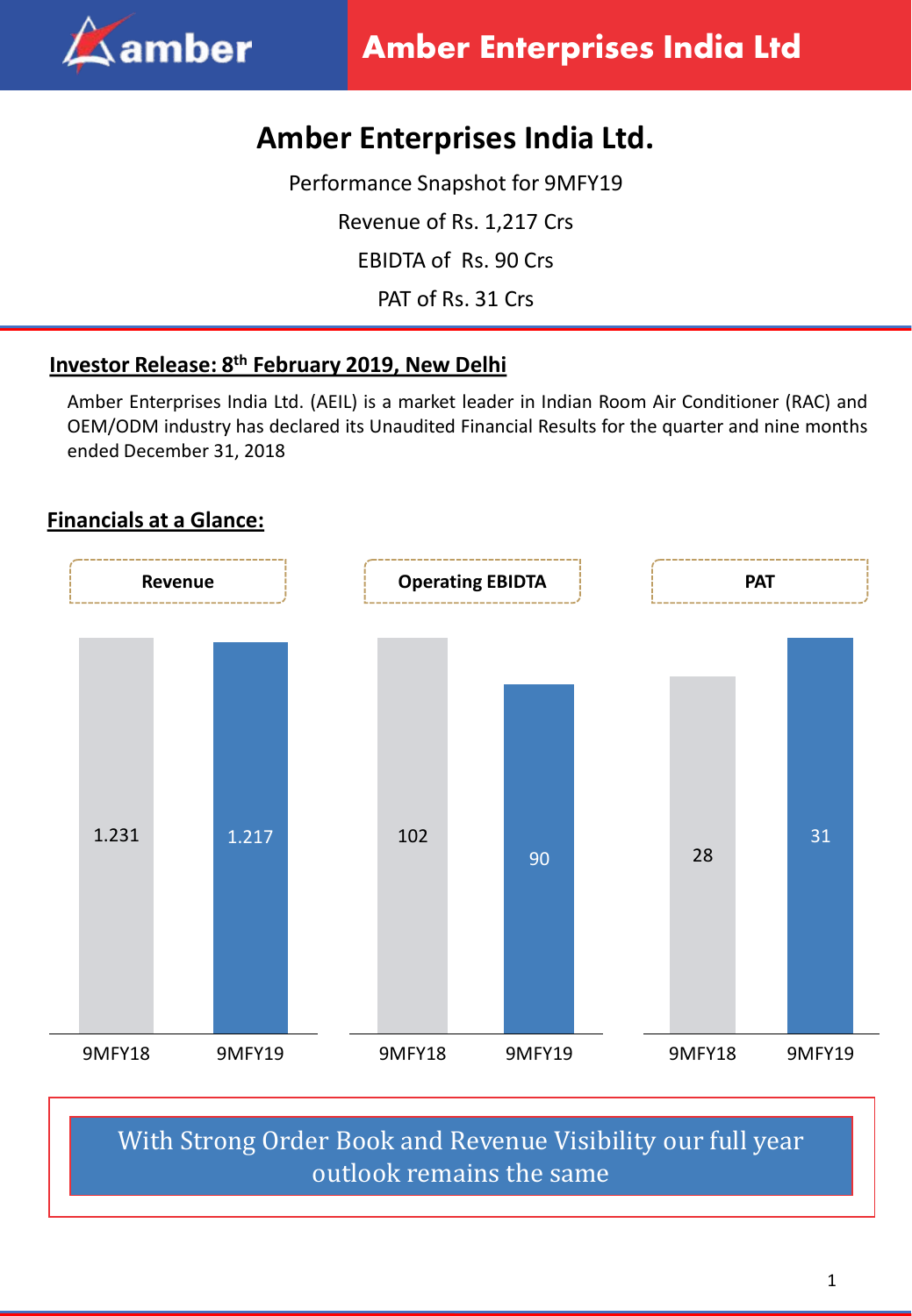

#### **Result Highlights (Q3 & 9MFY19 Y-o-Y) :**

#### **Revenue**

- The Company recorded Revenue of Rs. 389 crs during Q3FY19, as against Rs. 338 crs in Q3FY18 (adjusted for GST/Excise) up by 15%. Revenue for 9MFY19 stood at 1,217 crs marginally down as compared to 9MFY18
- Revenue from Components grew by 11% from Rs. 259 Crs in 9MFY18 to Rs. 286 Crs in 9MFY19. Components now contribute 23.5% of our overall revenues.
- With strong order book and increased sales of Components, we expect growth in revenues by the end of FY19.

#### **Operating EBIDTA**

- Operating EBIDTA for 9MFY19 stood at Rs. 90 crs as compared to Rs. 102 crs for 9MFY18 with Operating EBIDTA margins of 7.4%.
- Operating EBIDTA for Q3FY19 stood at Rs. 19 Crs as compared to Rs. 24 crs in Q3FY18.

#### **PAT**

- PAT for Q3FY19 stood at Rs. 3.8 crs as compared to Rs. 0.1 crs in Q3FY18. PAT for 9MFY19 stood at Rs. 31 Crs as compared to Rs. 28 Crs in 9MFY18 a growth of 10% on Y-o-Y basis. PAT margin for 9MFY19 stood at 2.5%.
- With new customer additions, increase in wallet share of existing customer, product expansion and increasing sales trend in Components we expect the margin improvement at the close of the year.

#### **Business Updates**

- Due to unseasonal rains and piled up inventory in the channel, our volume growth for 9M FY19 has been impacted. However with current order book in hand we are confident of delivering our Y-o-Y growth, as evident from our Q3FY19 volume growth of 15%.
- Increase in custom duty will increase procurement within India which were currently being imported.
- During the Quarter, company has added new customers and also launched new energy efficient models.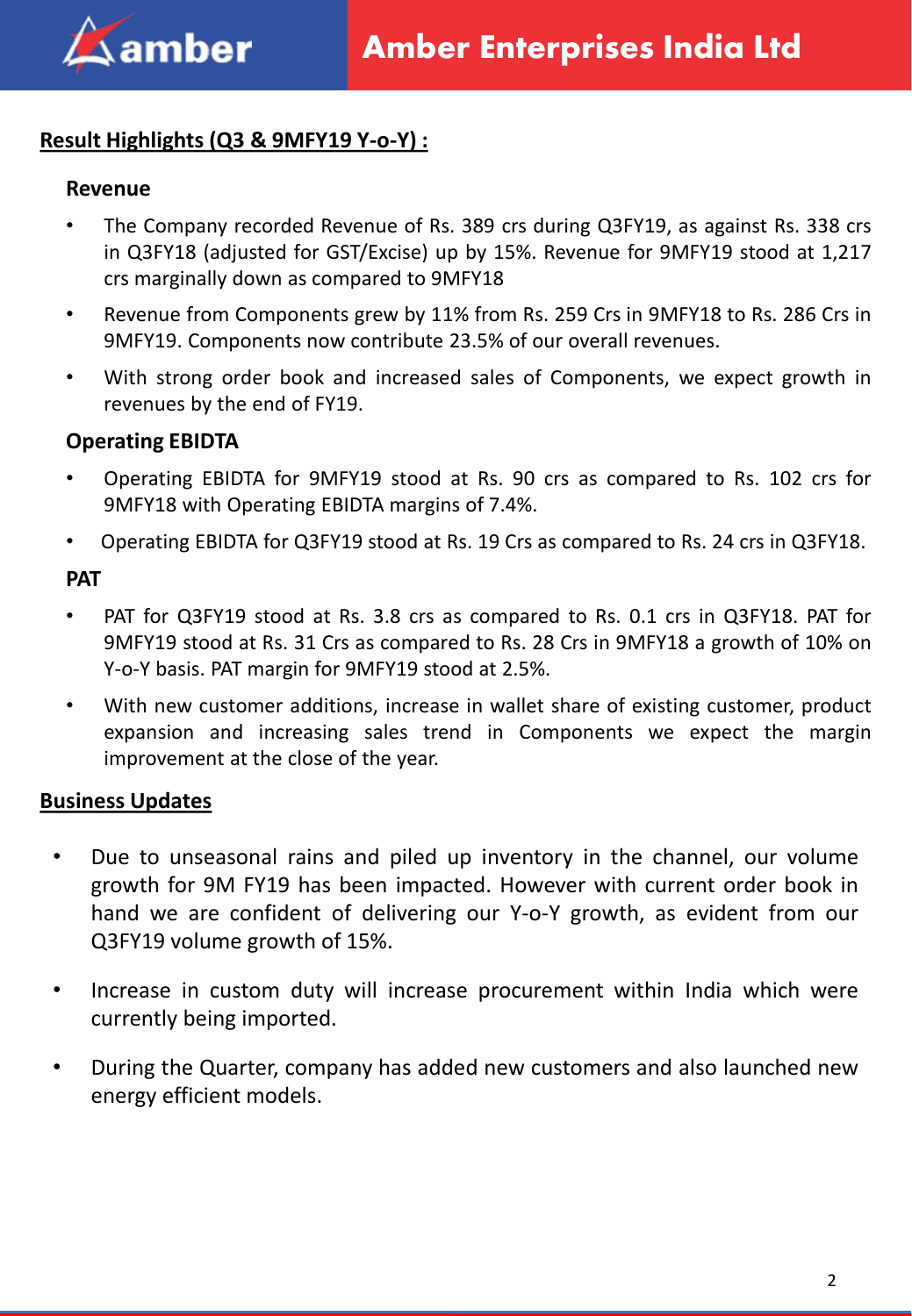

**Commenting on the results and performance, Mr. Jasbir Singh, Chairman & CEO of Amber Enterprises India Ltd said:**

*"We have witnessed 15% growth in our Revenues for Q3FY19 Y-o-Y basis and 15% volume growth for the same period. However our revenues have declined marginally on nine months basis due to Unseasonal rains and inventory pile up across brands in H1FY19.*

*We are seeing increased demand in Room Air Conditioners from small and large players across segments due to demand forecast by brands, custom duty hike, logistical hassle of imports and changing dynamic conditions of Room Air Conditions market and hence are optimistic to cope up for the volumes and revenues loss in the coming quarter.*

*We have increased our AC Components and NON AC components product offerings and we foresee healthy revenues turning into profitability going forward from our AC components and NON AC Components division.*

*Increased revenues and volumes across segment and effective & efficient cost control measures across the company will help operating leverage play out and we are confident of top line growth turning into healthily bottom-line results.*

*We would also like to say it is the Company's enduring commitment to outperform industry growth, through our three-pillar strategy of Product Expansion, Customer Expansion and Geography Expansion by way of R&D and Excellence in Execution.*

*Moving forward, we also reiterate our confidence in our ability to sustain Company's delivery of outstanding shareowner value."*